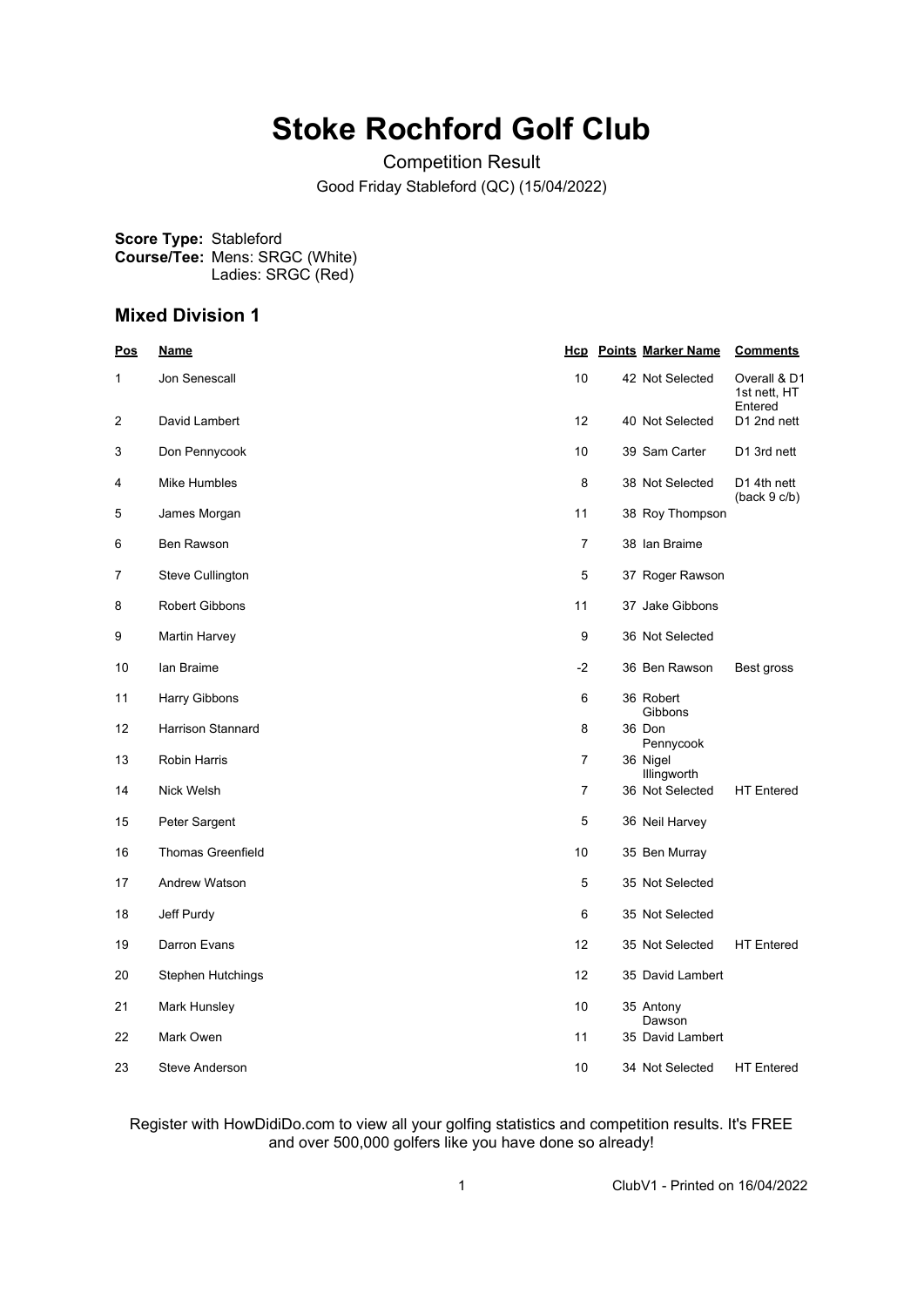| Pos | <u>Name</u>            |                | <b>Hcp</b> Points Marker Name | <b>Comments</b>   |
|-----|------------------------|----------------|-------------------------------|-------------------|
| 24  | James Thomson          | 3              | 34 Not Selected               | <b>RGR</b>        |
| 25  | Max Braime             | 10             | 34 Not Selected               |                   |
| 26  | Simon Glencross        | 10             | 34 Peter Mills                |                   |
| 27  | Eddie Oswin            | 11             | 34 Mark Hunsley               |                   |
| 28  | Roger Eveleigh         | 10             | 33 Not Selected               | <b>HT</b> Entered |
| 29  | Liam Gales             | 11             | 33 Not Selected               | JB                |
| 30  | <b>Julian Smith</b>    | $\overline{7}$ | 33 Not Selected               | <b>HT</b> Entered |
| 31  | <b>Robert Clifton</b>  | 7              | 33 Andy Jackson               |                   |
| 32  | James Footitt          | 8              | 33 Not Selected               | <b>HT</b> Entered |
| 33  | Calum Weston           | 9              | 33 Mike Jackson               |                   |
| 34  | Gary Skerritt          | 5              | 33 Steven Dobbs               |                   |
| 35  | Darrell Knight         | 12             | 32 Not Selected               | <b>HT</b> Entered |
| 36  | <b>Robert Griffin</b>  | 10             | 32 Not Selected               | <b>HT</b> Entered |
| 37  | Roger Rawson           | 9              | 32 Steve<br>Cullington        |                   |
| 38  | Antony Dawson          | 9              | 32 Eddie Oswin                |                   |
| 39  | Neil Tee-Boon          | 9              | 32 Martin Harris              |                   |
| 40  | Gareth Tamblyn-Jones   | 8              | 31 Not Selected               | <b>HT</b> Entered |
| 41  | <b>Richard Allan</b>   | 9              | 31 Matthew Allan              |                   |
| 42  | Nigel Broadbent        | 12             | 31 Kevin Haw                  |                   |
| 43  | Pamela Watson          | 10             | 31 Judy Rawson                |                   |
| 44  | Lee Brown              | 10             | 30 Not Selected               |                   |
| 45  | James Delplanque       | 6              | 30 Not Selected               | <b>HT</b> Entered |
| 46  | <b>Michael Bentley</b> | 5              | 29 Not Selected               | <b>HT Entered</b> |
| 47  | <b>Scott Budding</b>   | 11             | 29 James<br>Delplanque        |                   |
| 48  | Paul Sanderson         | 9              | 29 Not Selected               | <b>HT</b> Entered |
| 49  | Mark Bell              | 12             | 29 Martin Harvey              |                   |
| 50  | <b>Ben Murray</b>      | 11             | 28 Thomas<br>Greenfield       |                   |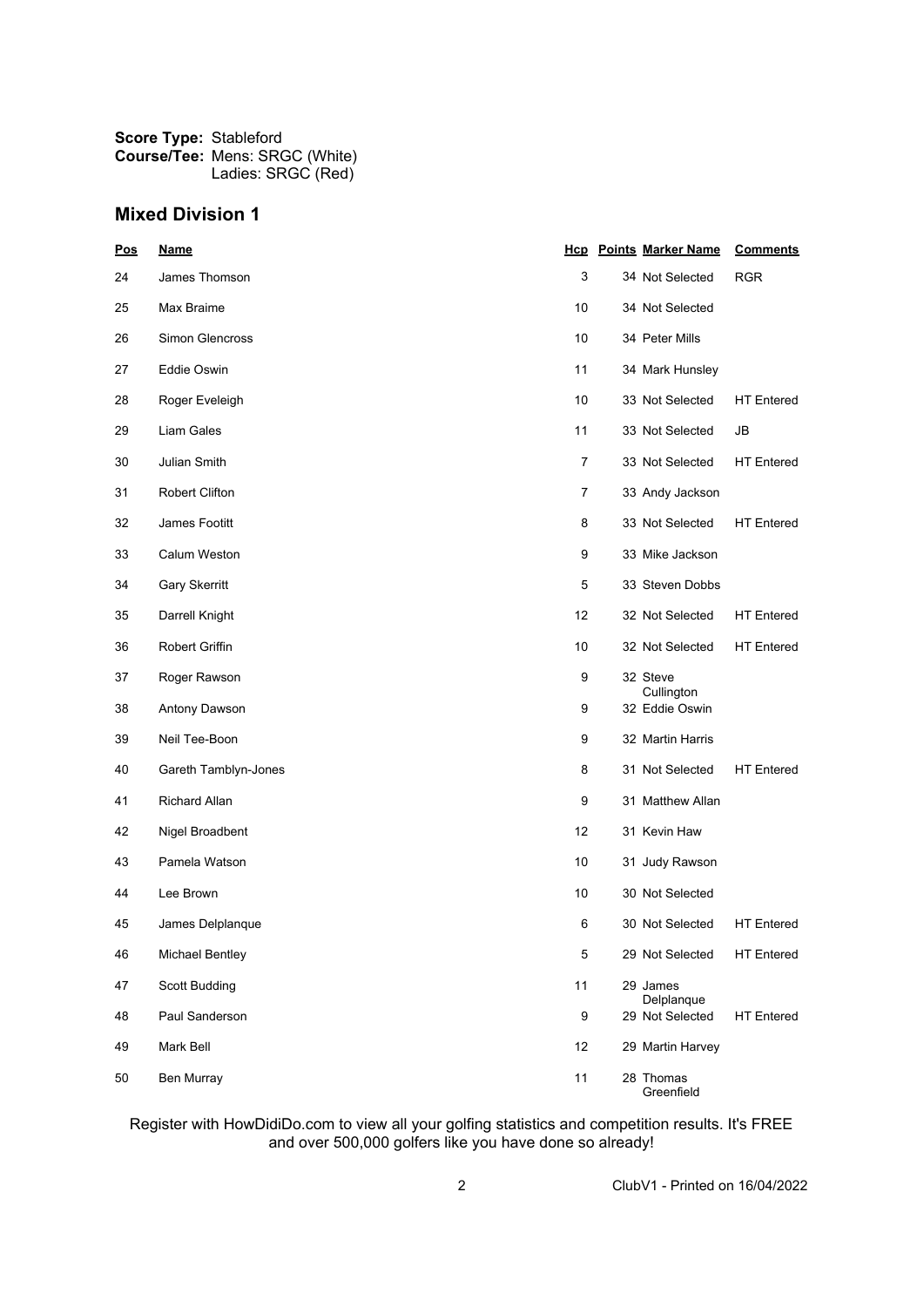| Pos | <b>Name</b>          |                 | <b>Hcp</b> Points Marker Name | <b>Comments</b>                                    |
|-----|----------------------|-----------------|-------------------------------|----------------------------------------------------|
| 51  | John Elliott         | 11              | 28 Not Selected               | <b>MO</b>                                          |
| 52  | Nigel Illingworth    | 7               | 28 Robin Harris               |                                                    |
| 53  | <b>Elliott Clark</b> | 11              | 27 Not Selected               | <b>HT</b> Entered                                  |
| 54  | Keith Helstrip       | 10              | 27 Martin Bellamy             |                                                    |
| 55  | Robbie Reynolds      | 8               | 26 Not Selected               | <b>HT</b> Entered                                  |
| 56  | <b>Martin Harris</b> | 12 <sup>2</sup> | 26 Neil Tee-Boon              |                                                    |
| 57  | Leigh Ford           | 11              | 26 Not Selected               | <b>HT</b> Entered                                  |
| 58  | <b>Matthew Allan</b> | 5               | 25 Richard Allan              |                                                    |
| 59  | Jeff Nichols         | 8               | 24 Not Selected               | <b>RGR</b>                                         |
| 60  | Andy Jackson         | 5               | 18 Robert Clifton             |                                                    |
| 61  | <b>William Adams</b> | 11              | 18 Not Selected               | <b>RGR</b>                                         |
| 62  | Neil Harvey          | 8               | DQ Peter Sargent              | $DQ - 3.3(b)$ :<br>Card not<br>signed by<br>player |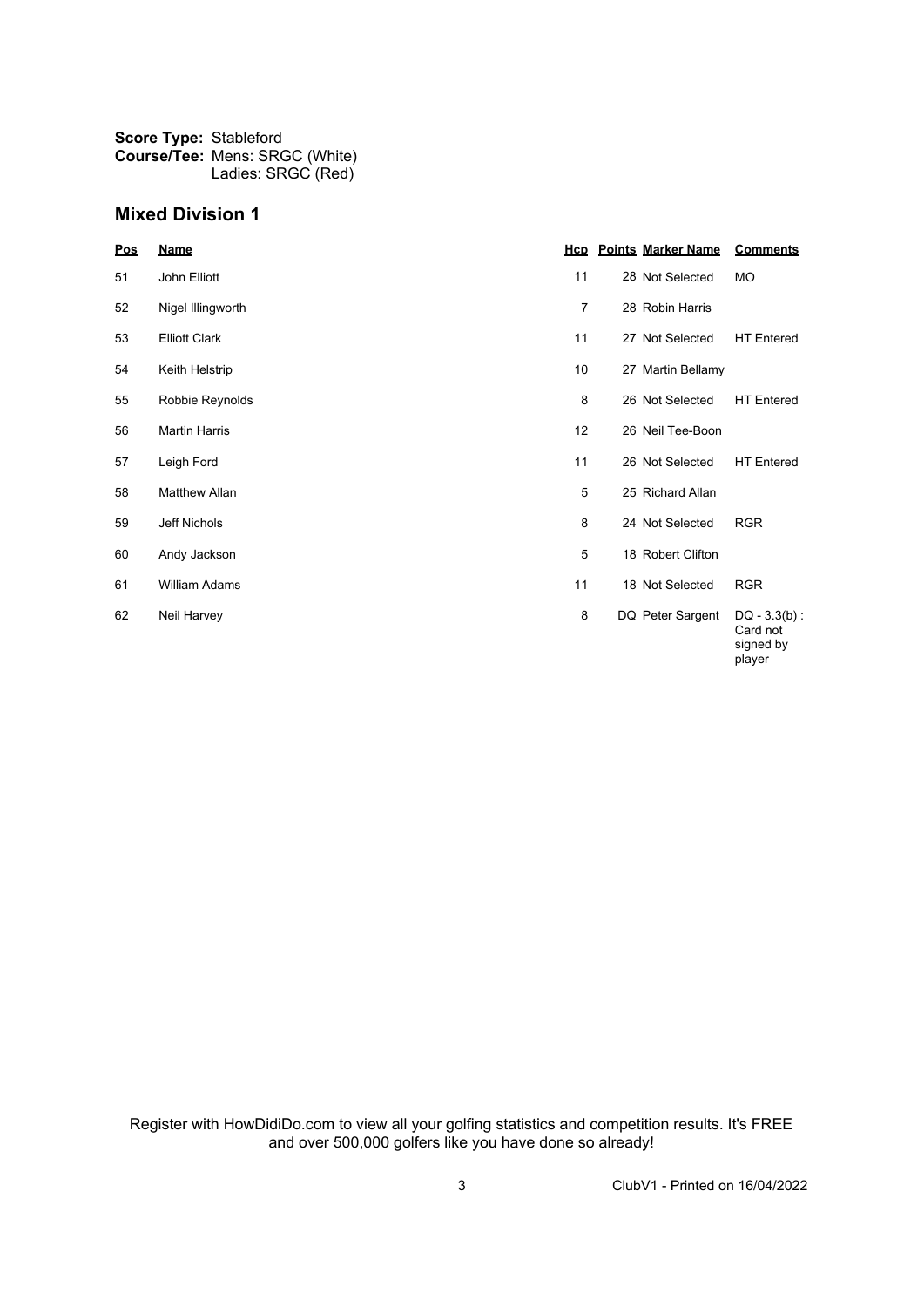| <u>Pos</u> | <u>Name</u>           |    | <b>Hcp</b> Points Marker Name | <b>Comments</b>                               |
|------------|-----------------------|----|-------------------------------|-----------------------------------------------|
| 1          | Andrew Edwards        | 27 | 40 Not Selected               | D <sub>2</sub> 1st nett<br>(back 9 c/b)       |
| 2          | Mark Tinkler          | 21 | 40 Not Selected               | D <sub>2</sub> 2nd nett,<br><b>HT</b> Entered |
| 3          | Mark Cubbon           | 17 | 38 Not Selected               | D <sub>2</sub> 3rd nett<br>(back 9 c/b)       |
| 4          | <b>Andrew Burley</b>  | 18 | 38 Martin Cawser              | D <sub>2</sub> 4th nett                       |
| 5          | David Hardingham      | 17 | 37 Peter Atkinson             |                                               |
| 6          | Mark Bailey           | 21 | 37 Not Selected               | <b>HT</b> Entered                             |
| 7          | Graham Manton         | 19 | 37 Not Selected               | <b>HT</b> Entered                             |
| 8          | Sean Lattimore        | 20 | 36 Not Selected               | JB                                            |
| 9          | Mike Thornton         | 17 | 36 Not Selected               | <b>HT</b> Entered                             |
| 10         | Doug Lyne             | 29 | 36 Not Selected               |                                               |
| 11         | <b>Terry Haggerty</b> | 14 | 36 Not Selected               | <b>HT</b> Entered                             |
| 12         | Simon Hudson          | 19 | 36 Roger Marris               |                                               |
| 13         | <b>Barry Coop</b>     | 21 | 36 Not Selected               |                                               |
| 14         | Kevin Haw             | 22 | 36 Nigel<br><b>Broadbent</b>  |                                               |
| 15         | Phil Hewes            | 23 | 35 Not Selected               | МO                                            |
| 16         | Kevin Bond            | 19 | 35 Not Selected               |                                               |
| 17         | Keith Eldred          | 27 | 34 Not Selected               | <b>HT</b> Entered                             |
| 18         | Larry Larsen          | 17 | 34 Steven<br>Lemmon           |                                               |
| 19         | James Bates           | 14 | 33 Not Selected               |                                               |
| 20         | Peter Mills           | 18 | 33 John Lemmon                |                                               |
| 21         | Michael Angell        | 15 | 33 Not Selected               |                                               |
| 22         | Anthony Meakin        | 20 | 33 Not Selected               | <b>HT</b> Entered                             |
| 23         | <b>Brian Draper</b>   | 18 | 33 Doug Lyne                  |                                               |
| 24         | <b>Glynn Plant</b>    | 14 | 32 Richard Allan              |                                               |
| 25         | <b>Jay Trussler</b>   | 25 | 31 Not Selected               | <b>HT Entered</b>                             |
| 26         | lan Campbell          | 13 | 31 Not Selected               | <b>HT Entered</b>                             |
| 27         | Kevan Lambert         | 16 | 31 Not Selected               | MO                                            |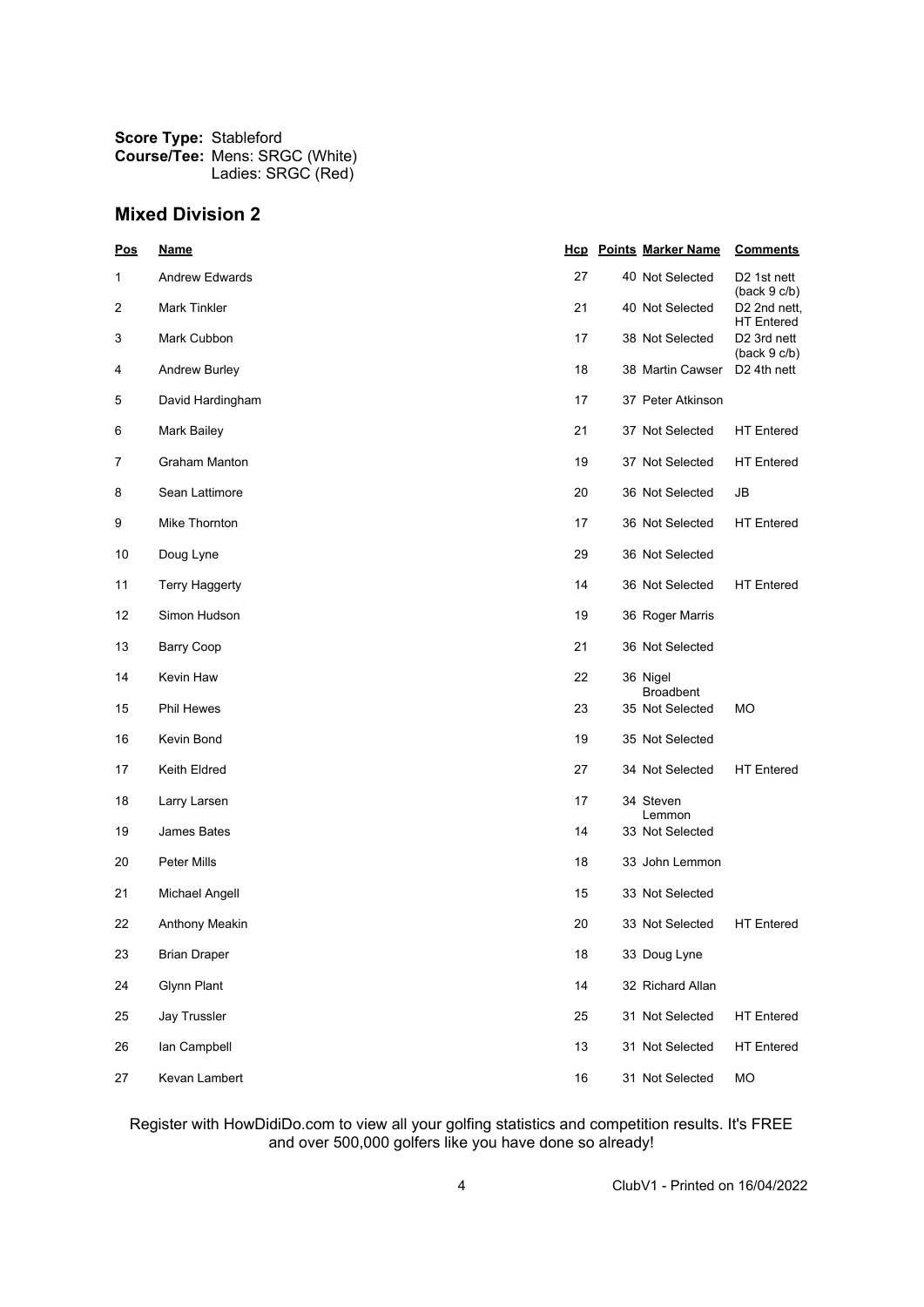| Pos | <u>Name</u>        |    | <b>Hcp</b> Points Marker Name | <b>Comments</b>   |
|-----|--------------------|----|-------------------------------|-------------------|
| 28  | Peter John Smith   | 17 | 31 Not Selected               | <b>HT</b> Entered |
| 29  | lan Thomas         | 14 | 31 Debra Wright               |                   |
| 30  | <b>Brian White</b> | 15 | 31 Not Selected               | <b>HT</b> Entered |
| 31  | Jane White         | 31 | 31 Brian White                |                   |
| 32  | Jack Railton       | 22 | 31 Jake Gibbons               |                   |
| 33  | Greg Ewart         | 15 | 30 Not Selected               |                   |
| 34  | Graeme North       | 15 | 30 Not Selected               | <b>HT</b> Entered |
| 35  | James Jackson      | 16 | 30 Not Selected               |                   |
| 36  | John Lemmon        | 13 | 30 Not Selected               |                   |
| 37  | Simon Hodgson      | 16 | 29 Not Selected               | <b>HT</b> Entered |
| 38  | Steven Lemmon      | 14 | 29 Not Selected               |                   |
| 39  | Steve Buckley      | 16 | 29 Not Selected               |                   |
| 40  | Glenn Wright       | 16 | 29 Not Selected               | <b>HT</b> Entered |
| 41  | Roger Marris       | 16 | 28 Simon Hudson               |                   |
| 42  | Darren Crosby      | 13 | 28 John Elliott               |                   |
| 43  | Alex Whitelaw      | 25 | 28 Not Selected               | МO                |
| 44  | Debra Wright       | 14 | 28 Not Selected               |                   |
| 45  | Steven Dobbs       | 13 | 28 Not Selected               |                   |
| 46  | Martin Cawser      | 14 | 27 Not Selected               | <b>HT</b> Entered |
| 47  | Judy Rawson        | 27 | 27 Not Selected               |                   |
| 48  | Clive Breedon      | 18 | 27 David                      |                   |
| 49  | Roger Smith        | 28 | Hardingham<br>27 Not Selected | <b>HT</b> Entered |
| 50  | Michael Heath      | 14 | 26 Not Selected               | <b>HT Entered</b> |
| 51  | Roy Thompson       | 18 | 26 James Morgan               |                   |
| 52  | Ken Taylor         | 28 | 26 Not Selected               |                   |
| 53  | Martin Bellamy     | 14 | 26 Not Selected               | <b>HT Entered</b> |
| 54  | Maurice Way        | 41 | 26 Not Selected               | <b>HT Entered</b> |